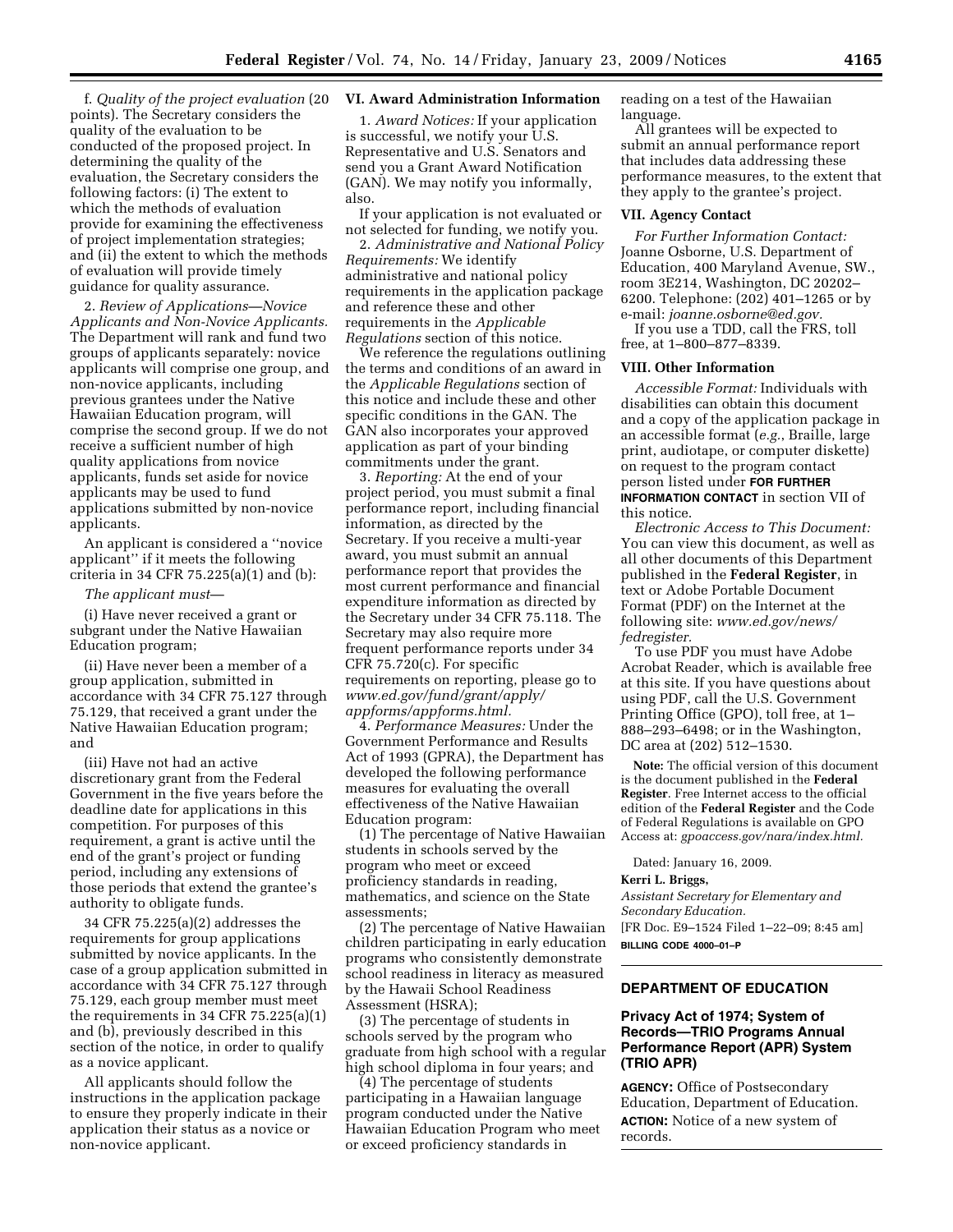**SUMMARY:** In accordance with the Privacy Act of 1974, as amended (Privacy Act), the Department of Education (Department) publishes this notice of a new system of records entitled ''TRIO Programs Annual Performance Report (APR) System (TRIO APR)'' (18–12–07).

The TRIO APR system collects information on individuals who participate in the Upward Bound, Student Support Services, and Ronald E. McNair Postbaccalaureate Achievement programs authorized under Title IV, Part A, Subpart 2 of the Higher Education Act of 1965, as amended. The Department collects this information to assist in monitoring grantee performance and to determine program outcomes in response to the requirements of the Government Performance and Results Act of 1993 (GPRA) (Pub. L. 103–62) and the Office of Management and Budget (OMB) Program Assessment Rating Tool (PART) process. To determine if the goals of the programs are being met, the academic progress of program participants must be tracked over multiple years. Collecting individual participant data, including the Social Security Number (SSN) for individual participants, is the most reliable method for matching records across years needed to determine program outcomes. Although the collection of the SSN is not required by statute, it serves a distinct business need of the Department. The SSN serves as a unique identifier for matching participant records across years. Although another unique identifier might be used for the APRs, the SSN is needed to match the APR data with other databases, such as the Federal Student Aid Application File (18–11–01) and the Recipient Financial Management System (18–11– 02). Matching with these other databases can supplement APR information on participants' postsecondary enrollment and their persistence in and completion of programs of postsecondary education. Most project grantees are institutions of higher education that already collect SSNs for all students applying for Federal financial aid. The Department seeks comment on the new system of records described in this notice, in accordance with the requirements of the Privacy Act.

**DATES:** We must receive your comments about this new system of records on or before February 23, 2009.

The Department filed a report describing the new system of records covered by this notice with the Chair of the Senate Committee on Homeland

Security and Governmental Affairs, the Chair of the House Committee on Oversight and Government Reform, and the Administrator of the Office of Information and Regulatory Affairs, OMB on January 15, 2009. This system of records will become effective at the later date of—(1) The expiration of the 40-day period for OMB review on February 24, 2009; or (2) February 23, 2009, unless the system of records needs to be changed as a result of public comment or OMB review.

**ADDRESSES:** Address all comments about this new system of records to Frances Bergeron, Team Leader, Program Management and Development, Federal TRIO Programs, Office of Postsecondary Education, U.S. Department of Education, 1990 K Street, NW., room 7059, Washington, DC 20006–8510. If you prefer to send comments through the Internet, use the following address: *comments@ed.gov*.

You must include the term ''TRIO APR'' in the subject line of your electronic message.

During and after the comment period, you may inspect all comments about this notice at the U.S. Department of Education in room 7059, 1990 K Street, NW., Washington, DC, between the hours of 8:00 a.m. and 4:30 p.m., Eastern time, Monday through Friday of each week except Federal holidays.

# **Assistance to Individuals With Disabilities in Reviewing the Rulemaking Record**

On request, we will supply an appropriate aid, such as a reader or print magnifier, to an individual with a disability who needs assistance to review the comments or other documents in the public rulemaking record for this notice. If you want to schedule an appointment for this type of aid, please contact the person listed under **FOR FURTHER INFORMATION CONTACT**.

# **FOR FURTHER INFORMATION CONTACT:**

Frances Bergeron. Telephone number: (202) 502–7528. If you use a telecommunications device for the deaf (TDD), call the Federal Relay Service (FRS), toll free, at 1–800–877–8339.

Individuals with disabilities can obtain this document in an alternative format (e.g., Braille, large print, audiotape, or computer diskette) on request to the contact person listed in this section.

## **SUPPLEMENTARY INFORMATION:**

#### **Introduction**

The Privacy Act (5 U.S.C. 552a(e)(4)) requires the Department to publish in the **Federal Register** this notice of a new

system of records maintained by the Department. The Department's regulations implementing the Privacy Act are contained in the Code of Federal Regulations (CFR) in part 5b of title 34.

The Privacy Act applies to a record about an individual that is maintained in a system of records from which individually identifying information is retrieved by a unique identifier associated with each individual, such as a name or SSN. The information about each individual is called a ''record,'' and the system, whether manual or computer-based, is called a ''system of records.''

The Privacy Act requires each agency to publish a system of records notice in the **Federal Register** and to submit, whenever the agency publishes a new system of records or makes a significant change to an established system of records, a report to the Administrator of the Office of Information and Regulatory Affairs, OMB. Each agency is also required to send copies of the report to the Chair of the Committee on Oversight and Government Reform of the House of Representatives, and to the Chair of the Committee on Homeland Security and Governmental Affairs of the Senate.

# **Electronic Access to This Document**

You can view this document, as well as all other documents of this Department published in the **Federal Register**, in text or Adobe Portable Document Format (PDF) on the Internet at the following site: *http://www.ed.gov/ news/fedregister/index.html*.

To use PDF you must have Adobe Acrobat Reader, which is available free at this site. If you have questions about using PDF, call the U.S. Government Printing Office (GPO), toll free, at 1– 888–293–6498; or in the Washington, DC area at (202) 512–1530.

**Note:** The official version of this document is the document published in the **Federal Register**. Free Internet access to the official edition of the **Federal Register** and the Code of Federal Regulations is available on GPO Access at: *http://www.gpoaccess.gov/nara*.

Dated: January 15, 2009.

# **Vickie L. Schray,**

*Acting Deputy Assistant Secretary for Higher Education Programs.* 

For the reasons discussed in the preamble, the Acting Assistant Secretary for Postsecondary Education, U.S. Department of Education publishes a notice of a new system of records, to read as follows:

#### **SYSTEM NUMBER:**

18–12–07.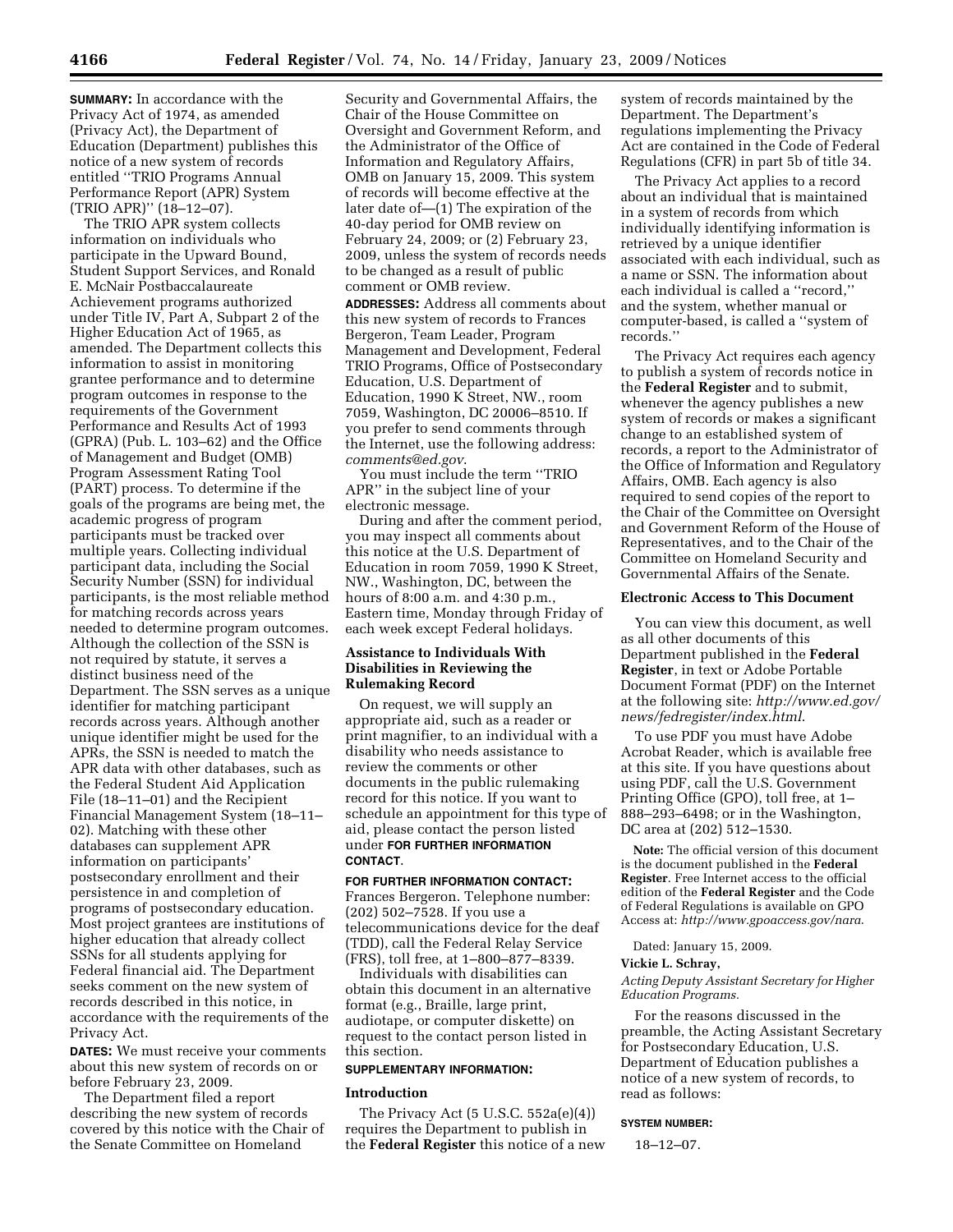#### **SYSTEM NAME:**

TRIO Programs Annual Performance Report (APR) System (TRIO APR).

## **SECURITY CLASSIFICATION:**

None.

## **SYSTEM LOCATIONS:**

(1) Federal TRIO Programs, Office of Postsecondary Education, U.S. Department of Education, 1990 Street, NW., suite 7000, Washington, DC 20006–8510.

(2) Computer Business Methods, Inc. (CBMI), 2750 Prosperity Avenue, suite 100, Fairfax, VA 22031–4312. CBMI annually collects records from grantees, prepares databases of records by program, and transfers the data to the analysis contractor.

(3) National Opinion Research Center (NORC) at the University of Chicago, 1155 East 60th Street, Chicago, IL 60637–2745. NORC maintains the system of records for data analysis.

## **CATEGORIES OF INDIVIDUALS COVERED BY THE SYSTEM:**

The TRIO APR system contains records on participants served by the following Federal TRIO Programs: Upward Bound (which includes regular Upward Bound, Upward Bound Math-Science, and Veterans Upward Bound); Student Support Services; and the Ronald E. McNair Postbaccalaureate Achievement programs. Although the TRIO APR system contains some information about institutions, agencies, and organizations that receive grants under these programs, this system of records notice pertains only to individuals protected under the Privacy Act of 1974, as amended.

#### **CATEGORIES OF RECORDS IN THE SYSTEM:**

The TRIO APR system contains records regarding: (1) Participant identifier information including SSN, name, and date of birth; (2) participant eligibility for services and demographic information such as gender, race, ethnicity, and secondary or postsecondary school attended; and (3) academic information such as grade level, grade point average, and high school (postsecondary or graduate school) graduation.

## **AUTHORITY FOR MAINTENANCE OF THE SYSTEM:**

Title IV, Part A, Subpart 2 of the Higher Education Act of 1965, as amended (20 U.S.C. 1070 *et seq.*) and the Government Performance and Results Act of 1993 (Pub. L. 103–62).

#### **PURPOSE(S):**

The information contained in the records maintained in this system is used for the following purposes:

(1) To monitor each funded project's compliance with the program requirements;

(2) To assess the progress of each funded project (grantee) in meeting its goals and objectives and to award ''prior experience'' points for meeting approved objectives;

(3) To determine program outcomes and areas for program improvement in response to the requirements of the Government Performance and Results Act of 1993 (GPRA) and the OMB's Program Assessment Rating Tool (PART) process; and

(4) To produce program and granteelevel data for annual reporting and program profile reports.

#### **ROUTINE USES OF RECORDS MAINTAINED IN THE SYSTEM, INCLUDING CATEGORIES OF USERS AND THE PURPOSES OF SUCH USES:**

The Department may disclose information contained in a record in this system of records without the consent of the individual if the disclosure is compatible with the purposes for which the record was collected. The Department may make these disclosures on a case-by-case basis, or, if the Department has complied with the computer matching requirements of the Computer Matching and Privacy Protection Act of 1988, as amended, under a computer matching agreement.

(1) *Program Disclosures*. The Department may disclose records to an institution of higher education, agency, or organization responsible for entering the information into the TRIO APR system in order to obtain clarification or additional information about the data submitted.

(2) *Contract Disclosure*. If the Department contracts with an entity to perform any function that requires disclosing records to the contractor's employees, the Department may disclose the records to those employees. Before entering into such a contract, the Department shall require the contractor to maintain Privacy Act safeguards as required under 5 U.S.C. 552a(m) with respect to the records in the system.

(3) *Research Disclosure*. The Department may disclose records from this system to a researcher if an appropriate official of the Department determines that the individual or organization to which the disclosure would be made is qualified to carry out specific research related to functions and purposes of this system of records. The official may disclose information from this system of records to that researcher solely for the purpose of carrying out research related to the functions or purposes of this system of

records. The researcher will be required to maintain Privacy Act safeguards with respect to the disclosed records.

(4) *Disclosure for Use by Other Law Enforcement Agencies*. The Department may disclose information to any Federal, State, local, or foreign agency, or other public authority responsible for enforcing, investigating, or prosecuting violations of administrative, civil, or criminal law or regulation if that information is relevant to any enforcement, regulatory, investigative, or prosecutorial responsibility within the receiving entity's jurisdiction.

(5) *Enforcement Disclosure*. In the event that information in this system of records indicates, either on its face or in connection with other information, a violation or potential violation of any applicable statutory, regulatory, or legally binding requirement, the Department may disclose the relevant records to the appropriate agency, whether foreign, Federal, State, Tribal, or local, charged with the responsibility of investigating or prosecuting that violation or charged with enforcing or implementing the statute, Executive order, rule, regulation, or order issued pursuant thereto.

(6) *Litigation and Alternative Dispute Resolution (ADR) Disclosure*.

(a) *Introduction*. In the event that one of the parties listed below is involved in litigation or ADR, or has an interest in litigation or ADR, the Department may disclose certain records to the parties described in paragraphs (b), (c), and (d) of this routine use under the conditions specified in those paragraphs:

(i) The Department or any of its components.

(ii) Any Department employee in his or her official capacity.

(iii) Any Department employee in his or her individual capacity if the U.S. Department of Justice (DOJ) has been requested to or has agreed to provide or arrange for representation for the employee.

(iv) Any Department employee in his or her individual capacity where the Department has agreed to represent the employee.

(v) The United States where the Department determines that the litigation is likely to affect the Department or any of its components.

(b) *Disclosure to DOJ*. If the Department determines that disclosure of certain records to DOJ is relevant and necessary to litigation or ADR, the Department may disclose those records as a routine use to DOJ.

(c) *Adjudicative Disclosure*. If the Department determines that it is relevant and necessary to the litigation or ADR to disclose certain records to an